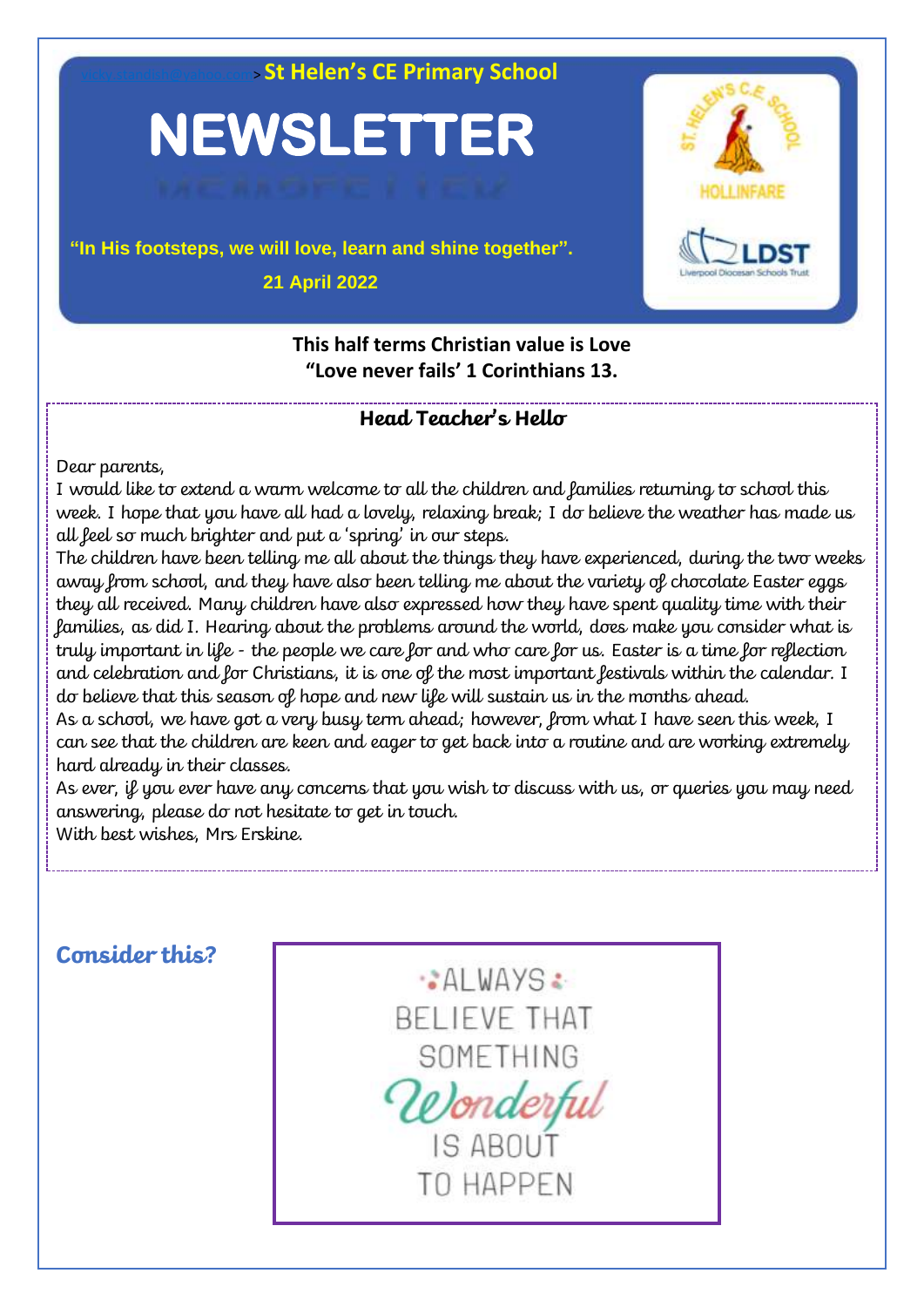# **A week in pictures…**

### **Reception**

This half term we will be exploring people who help us. We have been looking at the work of vets this week and have our own class pet. We welcomed Mario the goldfish and have been learning all about how to take care of him.



#### **Year 3**

This week we have been learning about parts of a whole, in our fraction work. In English we have been writing openings to myth stories.



**Year 1** This week we have been looking at wild and garden flowers.



Year 4 This week we are starting a 12 week drumming course.

# **ETHOS GROUP**

In Ethos Group meetings, we have been excitedly planning our spiritual garden, which we are hoping will soon begin to take shape on the school grounds. If anyone has anything taking up space in their gardens, garages, etc. which they think we could see in our SHINE garden, please let us know.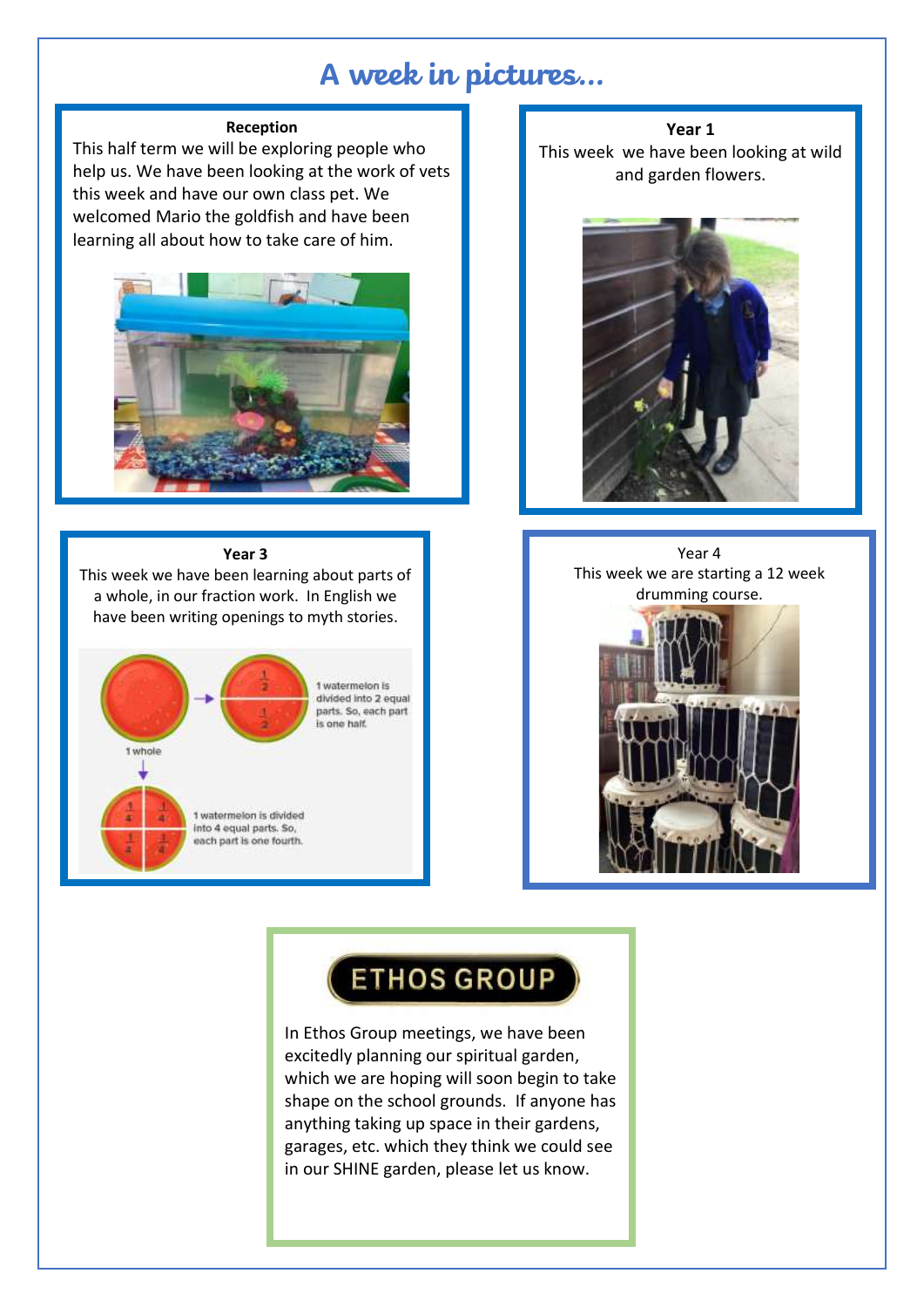



#### **Reception:**

**Lucy -** For being a lovely friend and playing phonics games with her friends. **Monty** – For making a great fact file on looking after a goldfish.

**Year 1:**

**Jack** - For trying hard with his handwriting. **Betty** - For good reasoning in Maths

**Year 2:**

**Oskar** - For creating a fantastic piece of African music.

**Noah** - For his brilliant attitude to learning and contributions to class discussions.

### **Year 3:**

**Lucas** – For writing an outstanding opening to this story with excellent use of suspense. **Mia –** For being a kind and caring friend

**Year 4:**

**Sebastian –** For going above and beyond his work by completing more facts home in Science. **Olivia –** For working consistently hard this week showing great confidence in her learning.

Year 5:

**Luca** - For persevering when creating his bridge and creating a structural masterpiece. **Hagen** – For taking pride in his handwriting and presentation.

**Year 6:**

**Eliza** – For working hard in all lessons **Joshua** – For excellent attitude to all learning.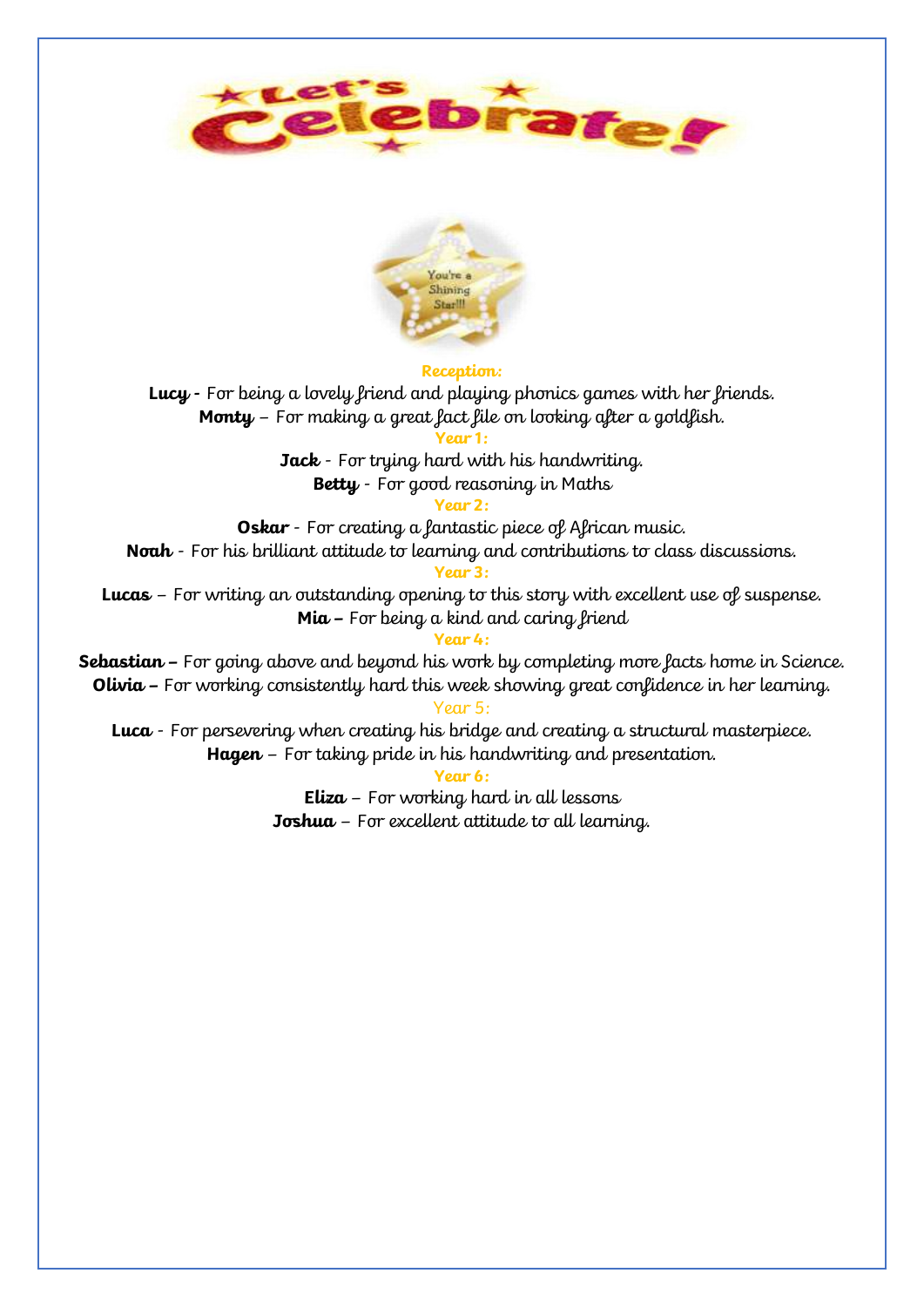

At St Helen's CE Primary School, we believe that children can reach their full potential only by receiving full-time education, through regular and structured attendance.

Please can I thank all our parents for your continued support with sustaining our improved whole school attendance last year, despite the challenges of Covid-19. Our school target for good attendance is 97+%

### **CURRENTLY OUR AVERAGE WHOLE SCHOOL ATTENDANCE FOR THIS ACADEMIC YEAR IS… 97.12%**

**This is in line with our school target.**

|  | <b>Reception:</b> | 98.98%        | Year 4: | 97.86% |
|--|-------------------|---------------|---------|--------|
|  | Year 1:           | <b>100.0%</b> | Year 4: | 95.00% |
|  | Year 2:           | 98.64%        | Year 6: | 98.10% |
|  | Year 3:           | 98.21%        |         |        |

**Please be reassured that as a school we understand that children should not attend if they are unwell, but you must inform the school office**. 

## **Vicar: Rev. Arthur Cooper** -All Welcome

Remember Chill and chat -2pm Tuesday If you would like the weekly news sheet from church send your email address to [sthelenhollinfare@gmail.com](mailto:sthelenhollinfare@gmail.com) 



7.00PM Holy Communion Sunday 24<sup>th</sup> 10.30 holy Communion